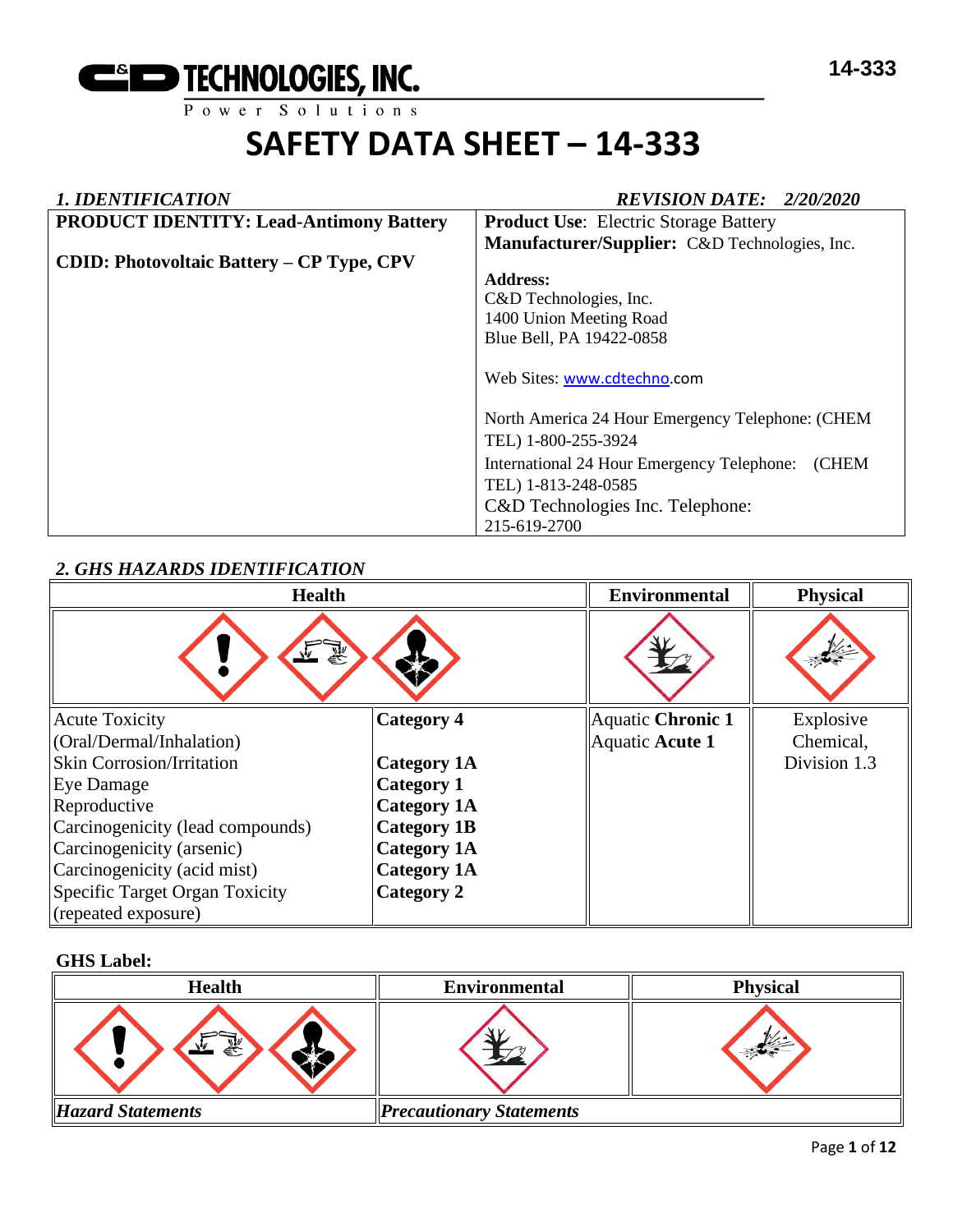| DANGER!                                           | Obtain special instructions before use.                                                                                                               |
|---------------------------------------------------|-------------------------------------------------------------------------------------------------------------------------------------------------------|
| Harmful if swallowed, inhaled, or in contact      | Do not handle until all safety precautions have been read and understood.                                                                             |
| with skin.                                        | Wash thoroughly after handling.<br>Do not eat drink or smoke when using this product.                                                                 |
| Acid causes severe skin burns and eye             | Avoid contact during pregnancy/while nursing.                                                                                                         |
| damage.                                           | Wear protective gloves/protective clothing, eye protection/face protection.                                                                           |
| May damage fertility or the unborn child if       | Use only outdoors or in a well-ventilated area.                                                                                                       |
|                                                   | Avoid contact with internal acid.                                                                                                                     |
| ingested or inhaled.                              | Do not breathe dust/fume/gas/mist/vapors/spray.                                                                                                       |
| May cause harm to breast-fed children.            | Keep away from heat/sparks/open flames/hot surfaces. No smoking                                                                                       |
| May cause cancer if ingested or inhaled.          | <b>IF SWALLOWED OR CONSUMED:</b> rinse mouth.                                                                                                         |
| Causes skin irritation, serious eye damage.       | Do NOT induce vomiting. Call a poison center/doctor if you feel unwell.                                                                               |
| Contact with internal components may cause        | <b>IF ON CLOTHING OR SKIN</b> (or hair): Remove/Take off immediately all contaminated                                                                 |
| irritation or severe burns.                       | clothing and wash it before reuse. Rinse skin with water/shower.<br><b>IF INHALED:</b> Remove person to fresh air and keep comfortable for breathing. |
| Causes damage to central nervous system,          | Immediately call a POISON CENTER or doctor/physician.                                                                                                 |
| blood and kidneys through prolonged or            | <b>IF IN EYES:</b> Rinse cautiously with water for several minutes.                                                                                   |
| repeated exposure if ingested or inhaled.         | Remove contact lenses, if present and easy to do. Continue rinsing.                                                                                   |
|                                                   | If exposed/concerned, or if you feel unwell seek medical attention/advice.                                                                            |
| Irritating to eyes, respiratory system, and skin. | Store locked up, in a well-ventilated area, in accordance with local and national                                                                     |
| May form explosive air/gas mixture during         | regulation.                                                                                                                                           |
| charging.                                         | Dispose of contents/container in accordance with local and national regulation                                                                        |
| Explosive, fire, blast or projection hazard.      | Keep out of reach of children.                                                                                                                        |

| <b>HEALTH HAZARDS</b>            |             |                                                |
|----------------------------------|-------------|------------------------------------------------|
| <b>Acute Toxicity</b>            | Signal Word | <b>Hazard Statement</b>                        |
| Oral A.1 (6)                     | Warning     | H302: Harmful if swallowed                     |
| Dermal A.1 $(5)$                 | Warning     | H312: Harmful in contact with skin             |
| Inhalation A.1 $(5)$             | Warning     | H332: Harmful if inhaled                       |
|                                  |             |                                                |
| <b>Skin Irritation</b>           |             |                                                |
| A.2(2)                           | Warning     | H315: Causes skin irritation                   |
| <b>Skin Corrosion</b>            |             |                                                |
| A.2 (1A.1B.1C)                   | Danger      | H314: Causes serious skin burns and eye damage |
| Serious Eye Damage               |             |                                                |
| A.3(1)                           | Danger      | H318: Causes serious eye damage                |
| Eye Irritation                   |             |                                                |
| A.3 (2A)                         | Warning     | H319: Causes serious eye irritation            |
| <b>Respiratory Sensitization</b> |             |                                                |
| A.4 (1A, 1B)                     | Danger      | H334: May cause allergy or asthma symptoms or  |
|                                  |             | breathing difficulties if inhaled              |
| <b>Skin Sensitization</b>        |             |                                                |
| A.4 (1A, 1B)                     | Warning     | H317: May cause an allergic skin reaction      |
| <b>Germ Cell Mutagenicity</b>    |             |                                                |
| $A.5$ (1A, 1B)                   | Danger      | H:340: May cause genetic defects               |
| A.5(2)                           | Warning     | H341: Suspected of causing genetic defects     |
| Carcinogenicity                  |             |                                                |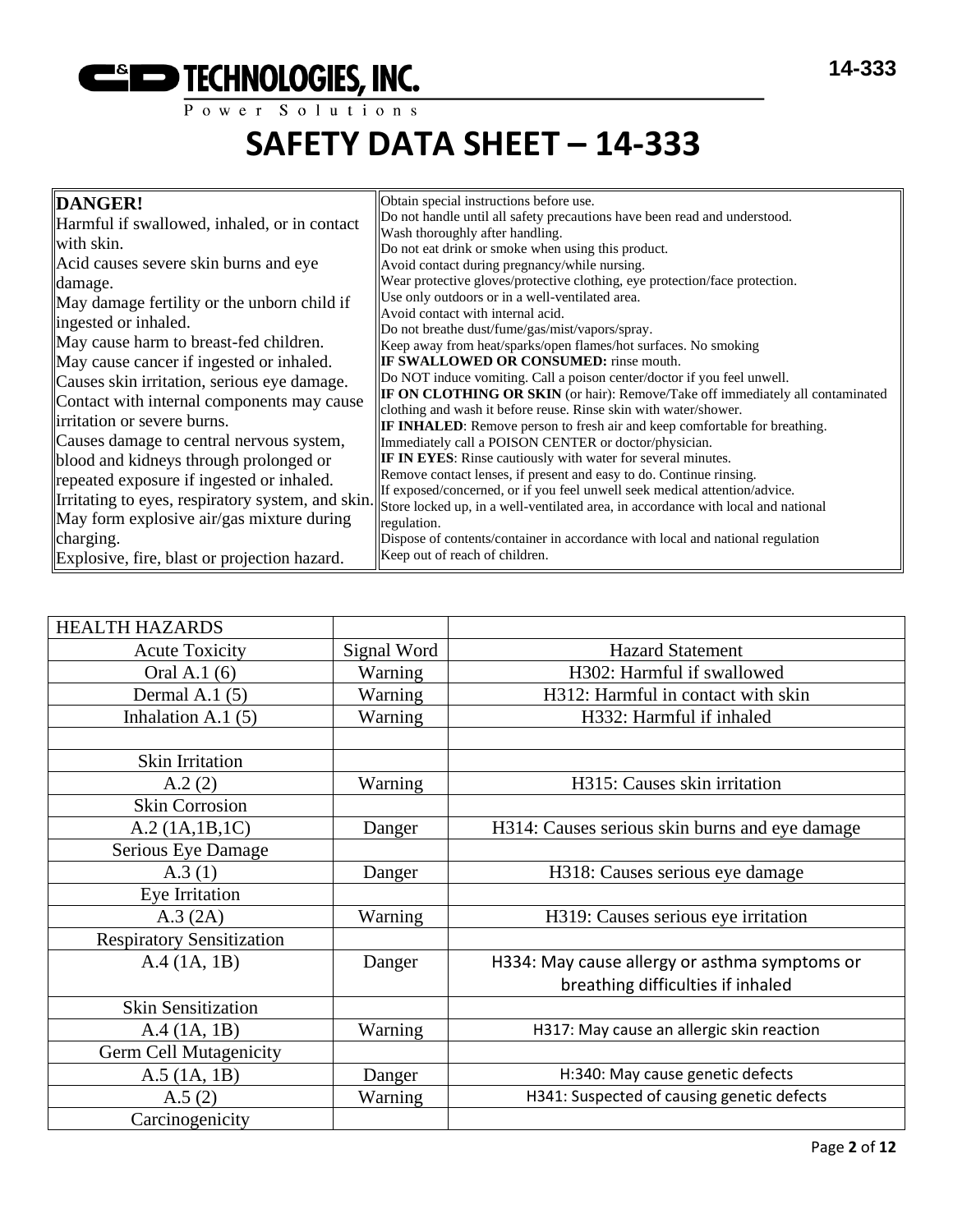

| $A.6$ (1A, 1B)                                           | Danger  | H350: May cause cancer                                     |
|----------------------------------------------------------|---------|------------------------------------------------------------|
| A.6(2)                                                   | Warning | H351: Suspected of causing cancer                          |
| <b>Reproductive Toxicity</b>                             |         |                                                            |
| A.7(1A, 1B)                                              | Danger  | H360: May damage fertility or the unborn child.            |
| A.7(2)                                                   | Warning | H361: Suspected of damaging fertility or the unborn child. |
| <b>Specific Target Organ Toxicity</b><br>Single Exposure |         |                                                            |
| A.8(1)                                                   | Danger  | H370: Causes damage to organs                              |
| A.8(2)                                                   | Warning | H371: May cause damage to organs                           |
| <b>Specific Target Organ Toxicity</b>                    |         |                                                            |
| Repeated or Prolonged Exposure                           |         |                                                            |
| A.9(1)                                                   | Danger  | H372: Causes damage to organs                              |
| A.9(2)                                                   | Warning | H373: May cause damage to organs                           |
| <b>Aspiration Hazard</b>                                 |         |                                                            |
| A.10(1)                                                  | Danger  | H304: May be fatal if swallowed and enters airways         |
| ENVIRONMENTAL HAZARDS                                    |         |                                                            |
| <b>Aquatic Toxicity Acute</b>                            |         |                                                            |
| 1.1                                                      | Warning | H400: Very toxic to aquatic life                           |
| <b>Aquatic Toxicity Chronic</b>                          |         |                                                            |
| 2.1                                                      | Warning | H410: Very toxic to aquatic life with long lasting effects |

# *3. \*COMPOSITION / INFORMATION ON INGREDIENTS*

| <b>INGREDIENTS</b> (Chemical/Common Names):                           | CAS No.:  | $%$ by Wt: |  |  |
|-----------------------------------------------------------------------|-----------|------------|--|--|
| <i>*Lead</i> , Lead Compounds                                         | 7439-92-1 | 71-72      |  |  |
| *Sulfuric Acid/ Battery Electrolyte 1.300 sg 40% wt                   | 7664-93-9 | $7 - 8$    |  |  |
| (H2SO4/H2O)                                                           |           |            |  |  |
| *Antimony                                                             | 7440-36-0 | $1-2$      |  |  |
| *Arsenic                                                              | 7440-38-2 | $<$ l      |  |  |
| *Copper                                                               | 7440-50-8 | $\leq$ 1   |  |  |
| *Selenium                                                             | 7782-49-2 | $\leq$ 1   |  |  |
| NON-HAZARDOUS INGREDIENTS                                             |           |            |  |  |
| Water                                                                 | 7732-18-5 | $11 - 12$  |  |  |
| <b>Inert Components</b>                                               | N/A       | $8-9$      |  |  |
| SECTION 313 (40 CFR 372) LISTED TOXIC CHEMICALS ARE PRECEDED BY AN *. |           |            |  |  |

# *4. FIRST AID MEASURES*

# **INHALATION:**

Sulfuric Acid: Remove to fresh air immediately. If not breathing, give artificial respiration. If breathing is difficult, give oxygen. Consult a physician.

Lead: Remove from exposure, gargle, wash nose and lips; consult physician.

#### **INGESTION:**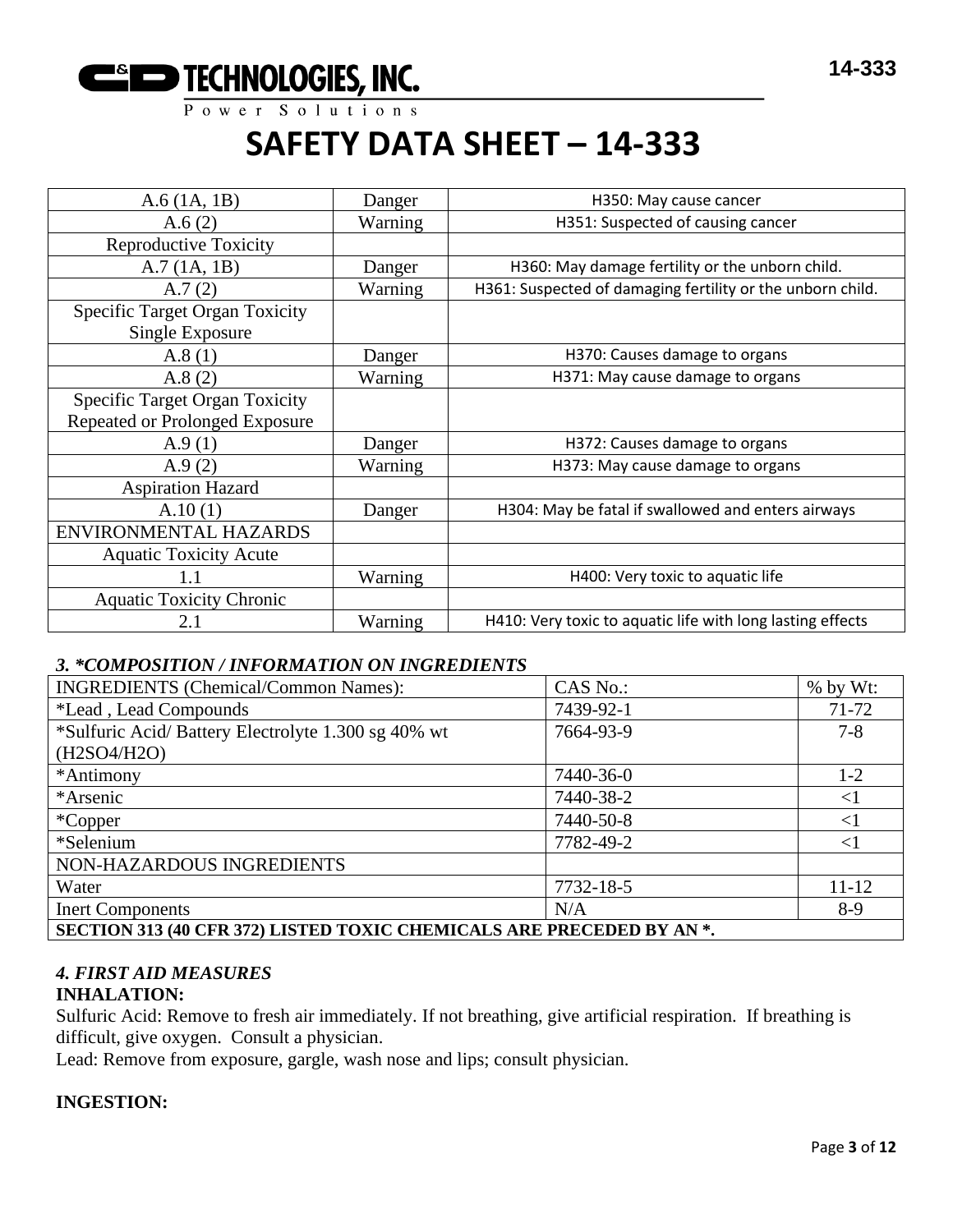

Power Solutions

# **SAFETY DATA SHEET – 14-333**

Sulfuric Acid: Give large quantities of water; Do NOT induce vomiting or aspiration into the lungs may occur and can cause permanent injury or death; consult physician. Lead: Consult physician immediately.

### **SKIN:**

Sulfuric Acid: Flush with large amounts of water for at least 15 minutes; remove contaminated clothing completely, including shoes. If symptoms persist, seek medical attention. Wash contaminated clothing before reuse. Discard contaminated shoes.

Lead: Wash immediately with soap and water.

Arsenic compounds: Contact may cause dermatitis and skin hyperpigmentation

# **EYES:**

Sulfuric Acid and Lead: Flush immediately with large amounts of water for at least 15 minutes while lifting lids; Seek immediate medical attention if eyes have been exposed directly to acid.

# *5. FIRE FIGHTING MEASURES*

**Flash Point:** Not Applicable

**Flammable Limits:** LEL =  $4.1\%$  (Hydrogen Gas in air); UEL =  $74.2\%$ 

**Extinguishing media:** Class ABC or CO2. Do not use carbon dioxide directly on cells as the thermal shock may cause cracking of the battery case and release of battery electrolyte. Avoid breathing vapors. Use appropriate media for surrounding fire.

# **Fire Fighting Procedures:**

Use positive pressure, self-contained breathing apparatus. Beware of acid splatter during water application and wear acid-resistant clothing, gloves, face and eye protection. If batteries are on charge, shut off power to the charging equipment, but note that strings of series connected batteries may still pose risk of electric shock even when charging equipment is shut down.

#### **Hazardous Combustion Products:**

Highly flammable hydrogen gas is generated during charging and operation of batteries. If ignited by burning cigarette, naked flame or spark, may cause battery explosion with dispersion of casing fragments and corrosive liquid electrolyte. Carefully follow manufacturer's instructions for installation and service. Keep away all sources of gas ignition and do not allow metallic articles to simultaneously contact the negative and positive terminals of a battery. Follow manufacturer's instructions for installation and service.

# *6: ACCIDENTAL RELEASE MEASURES*

Stop flow of material, contain/absorb small spills with dry sand, earth or vermiculite. Do not use combustible materials. If possible, carefully neutralize spilled electrolyte with soda ash, sodium bicarbonate, lime, etc. Wear acid-resistant clothing, boots, gloves, and face shield. Do not allow discharge of un-neutralized acid to sewer. Acid must be managed in accordance with approved local, state, and federal requirements. Consult state environmental agency and/or federal EPA.

#### *7. HANDLING AND STORAGE* **Handling:**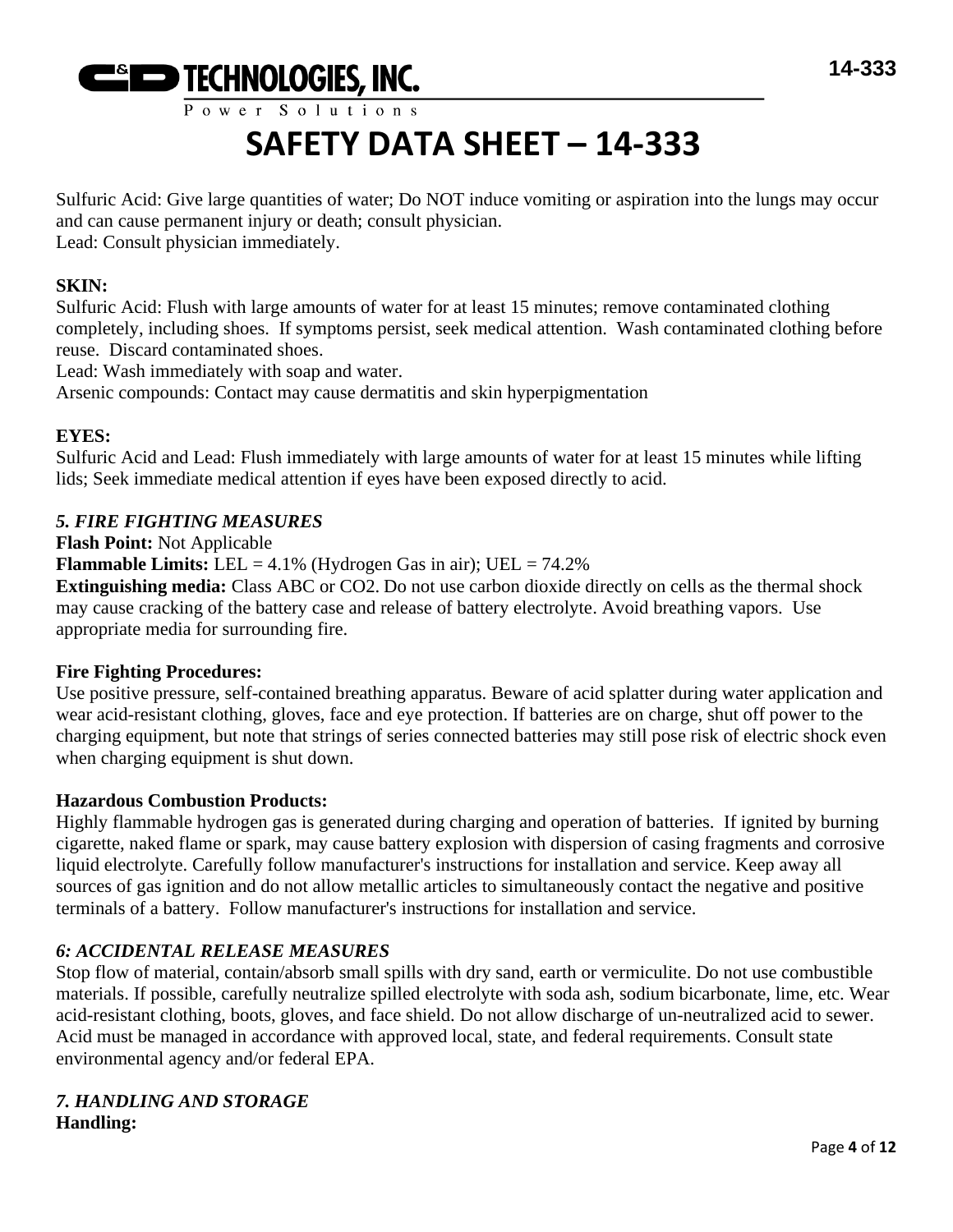

Unless involved in recycling operations, do not breach the casing or empty the contents of the battery. Handle carefully and avoid tipping, which may allow electrolyte leakage. There may be increasing risk of electric shock from strings of connected batteries. Keep containers tightly closed when not in use. If battery case is broken, avoid contact with internal components. Keep vent caps on and cover terminals to prevent short circuits. Place cardboard between layers of stacked automotive batteries to avoid damage and short circuits. Keep away from combustible materials, organic chemicals, reducing substances, metals, strong oxidizers and water. Use banding or stretch wrap to secure items for shipping.

#### **Storage:**

Store batteries under roof in cool, dry, well-ventilated areas separated from incompatible materials and from activities that may create flames, spark, or heat. Store on smooth, impervious surfaces provided with measures for liquid containment in the event of electrolyte spills. Keep away from metallic objects that could bridge the terminals on a battery and create a dangerous short-circuit.

# **Charging:**

There is a possible risk of electric shock from charging equipment and from strings of series connected batteries, whether or not being charged. Shut-off power to chargers whenever not in use and before detachment of any circuit connections. Batteries being charged will generate and release flammable hydrogen gas. Charging space should be ventilated. Keep battery vent caps in position. Prohibit smoking and avoid creation of flames and sparks nearby. Wear face and eye protection when near batteries being charged.

# *8. EXPOSURE CONTROLS / PERSONAL PROTECTION*

| $\sim$ $\sim$             |                 |              |                 |            |             |         |
|---------------------------|-----------------|--------------|-----------------|------------|-------------|---------|
| <b>INGREDIENTS</b>        | <b>OSHA PEL</b> | <b>ACGIH</b> | <b>US NIOSH</b> | Quebec PEV | Ontario OEL | EU OEL  |
| (Chemical/Common Names):  |                 |              |                 |            |             |         |
| Lead, Lead Compounds      | 0.05            | 0.05         | 0.05            | 0.05       | 0.05        | 0.15(b) |
| Sulfuric Acid/Electrolyte |                 | 0.2          |                 |            | 0.2         | 0.05(c) |
| $(H_2SO_4/H_2O)$          |                 |              |                 |            |             |         |
| Antimony                  | 0.5             | 0.5          | 0.5             |            |             |         |
| Arsenic                   | 0.01            | 0.01         | 0.01            |            |             |         |
| Copper                    |                 |              |                 |            |             |         |
| Selenium                  | 0.2             | 0.2          | 0.2             |            |             |         |
|                           |                 |              |                 |            |             |         |

#### **Exposure Limits (mg/m<sup>3</sup> ) Note: N.E. = Not Established**

**(a)**As dusts/mists **(b)**As inhalable aerosol **(c)**Thoracic fraction

# **Engineering Controls (Ventilation):**

Store and handle in well-ventilated area. If mechanical ventilation is used, components must be acid-resistant. Handle batteries cautiously, do not tip to avoid spills. Make certain vent caps are on securely. If battery case is damaged, avoid bodily contact with internal components. Wear protective clothing, eye and face protection, when filling, charging or handling batteries. Do not allow metallic materials to simultaneously contact both the positive and negative terminals of the batteries. Charge batteries in areas with adequate ventilation. General dilution ventilation is acceptable.

# **Respiratory Protection (NIOSH/MSHA approved):**

None required under normal conditions. When concentrations of sulfuric acid mist are known to exceed PEL, use NIOSH or MSHA-approved respiratory protection.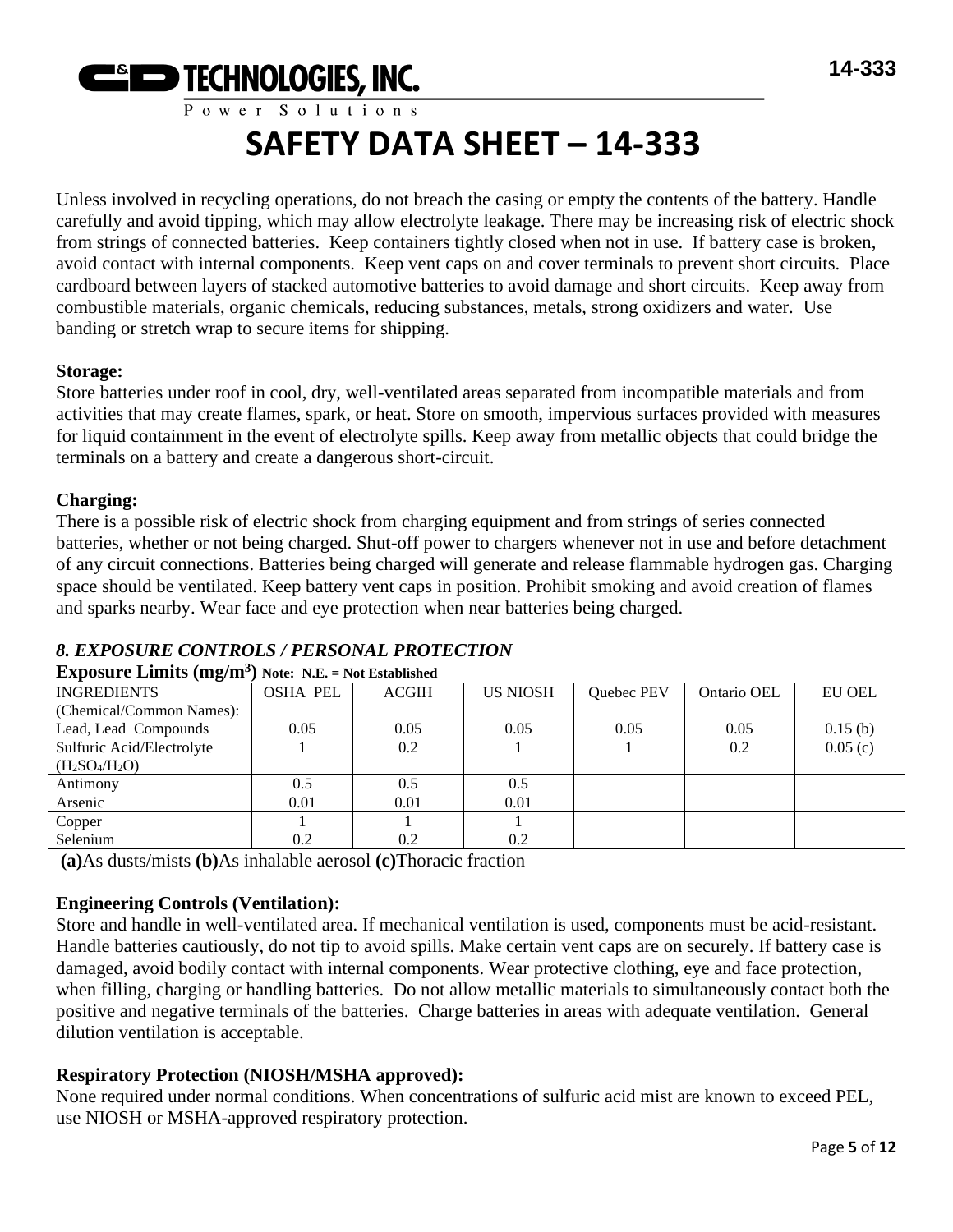

#### **Skin Protection:**

If battery case is damaged, use rubber or plastic acid-resistant gloves with elbow-length gauntlet, acid-resistant apron, clothing and boots.

#### **Eye Protection:**

If battery case is damaged, use chemical goggles or face shield.

#### **Other Protection:**

In areas where water and sulfuric acid solutions are handled in concentrations greater than 1%, emergency eyewash stations and showers should be provided, with unlimited water supply. Chemically impervious apron and face shield recommended when adding water or electrolyte to batteries. Wash Hands after handling.

# *9. PHYSICAL AND CHEMICAL PROPERTIES*

| Properties Listed Below are for Electrolyte:                                                  |                 |                                              |                               |
|-----------------------------------------------------------------------------------------------|-----------------|----------------------------------------------|-------------------------------|
| <b>Boiling Point:</b>                                                                         | $235 \text{ F}$ | Specific Gravity (H2O = 1):                  | $1.285 + -0.010$              |
| Melting Point:                                                                                | N/A             | Vapor Pressure (mm Hg):                      | 1mm @ 145.8                   |
| Solubility in Water:                                                                          | N/A             | Vapor Density (AIR = 1):                     | <b>Greater than 1</b>         |
| <b>Evaporation Rate:</b>                                                                      | Less than 1     | % Volatile by Weight:                        | N/A                           |
| (Butyl Acetate $= 1$ )                                                                        |                 |                                              |                               |
| pH:                                                                                           | $\sim$ 1 to 2   | Flash Point:                                 | <b>Below room temperature</b> |
|                                                                                               |                 |                                              | (as hydrogen gas)             |
| LEL (Lower Explosive                                                                          | 4%              | UEL (Upper Explosive Limit)   74% (Hydrogen) |                               |
| Limit)                                                                                        | (Hydrogen)      |                                              |                               |
| Appearance and Odor: Manufactured article; no apparent odor. Gelled electrolyte is a clear to |                 |                                              |                               |
| cloudy liquid with a sharp, penetrating, pungent odor. Formed lead                            |                 |                                              |                               |
| dioxide is dark brown in color with a slight acidic odor.                                     |                 |                                              |                               |

# *10. STABILITY AND REACTIVITY*

Stability: Stable X Unstable \_\_

This product is stable under normal conditions at ambient temperature.

**Conditions to Avoid:** Prolonged overcharge at high current; sources of ignition.

#### **Incompatibilities:** (materials to avoid)

Electrolyte: Contact with combustibles and organic materials may cause fire and explosion. Also reacts violently with strong reducing agents, metals, sulfur trioxide gas, strong oxidizers, and water. Contact with metals may produce toxic sulfur dioxide fumes and may release flammable hydrogen gas.

Lead compounds: Avoid contact with strong acids, bases, halides, halogenates, potassium nitrate,

permanganate, peroxides, nascent hydrogen, and reducing agents.

Arsenic compounds: strong oxidizers; bromine azide. NOTE: hydrogen gas can react with inorganic arsenic to form the highly toxic gas – arsine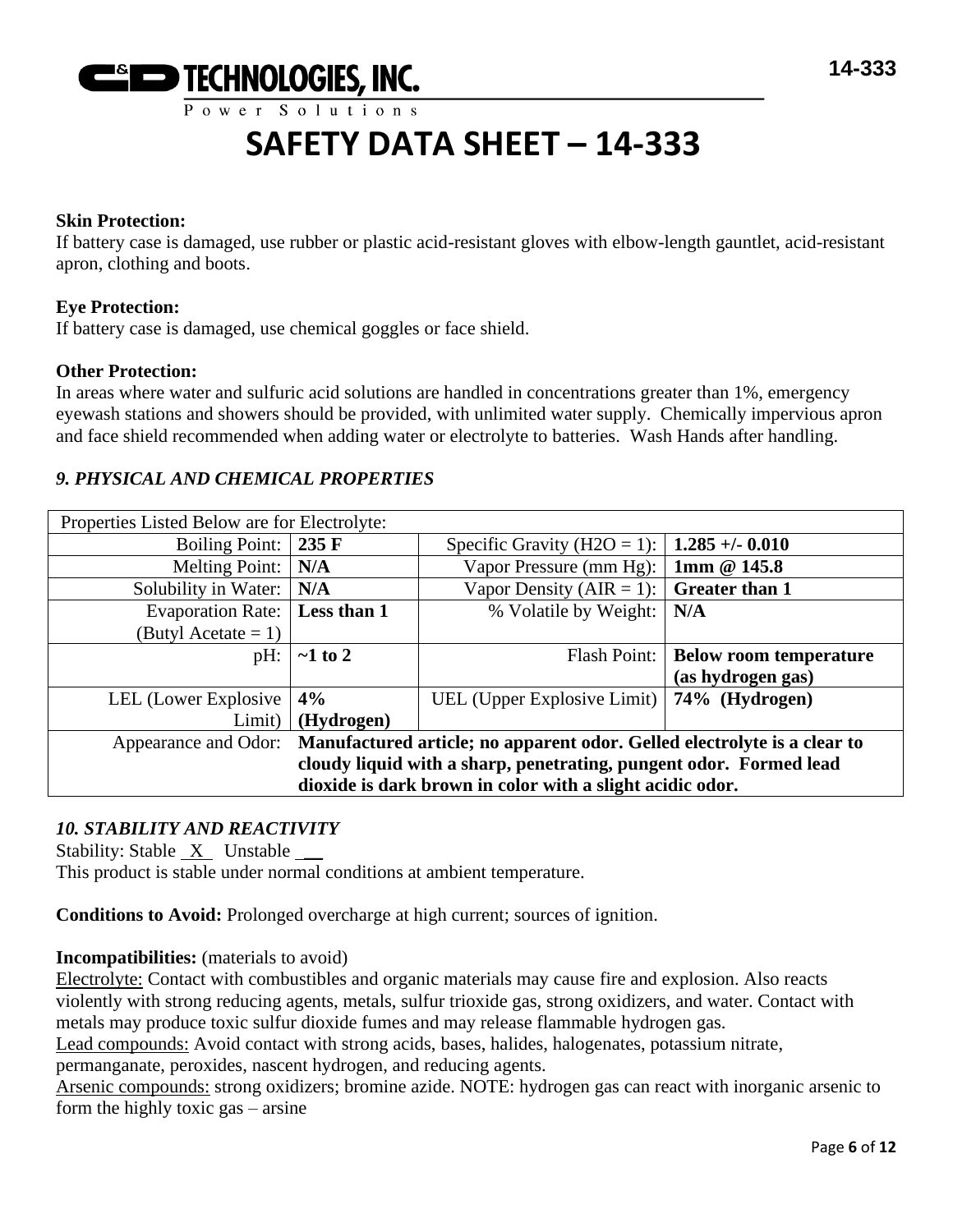

#### **Hazardous Decomposition Products:**

Electrolyte: Sulfur trioxide, carbon monoxide, sulfuric acid mist, sulfur dioxide, hydrogen sulfide. Lead compounds: Temperatures above the melting point are likely to produce toxic metal fume, vapor, or dust; contact with strong acid or base or presence of nascent hydrogen may generate highly toxic arsine gas.

#### **Hazardous Polymerization:**

Will not occur

# *11. TOXICOLOGICAL INFORMATION*

**Routes of Entry:** Sulfuric Acid: Harmful by all routes of entry.

#### Lead Compounds:

Hazardous exposure can occur only when product is heated, oxidized or otherwise processed or damaged to create dust, vapor or fume. The presence of nascent hydrogen may generate highly toxic arsine gas.

#### **Inhalation:**

Sulfuric Acid: Breathing of sulfuric acid vapors or mists may cause severe respiratory irritation. Lead Compounds: Inhalation of lead dust or fumes may cause irritation of upper respiratory tract and lungs.

#### **Ingestion:**

Sulfuric Acid: May cause severe irritation of mouth, throat, esophagus and stomach. Lead Compounds: Acute ingestion may cause abdominal pain, nausea, vomiting, diarrhea and severe cramping. This may lead rapidly to systemic toxicity and must be treated by a physician.

#### **Skin Contact:**

Sulfuric Acid: Severe irritation, burns and ulceration. Lead Compounds: Not absorbed through the skin. Arsenic compounds: Contact may cause dermatitis and skin hyperpigmentation

#### **Eye Contact:**

Sulfuric Acid: Severe irritation, burns, cornea damage, and blindness. Lead Compounds: May cause eye irritation.

#### **Effects of Overexposure - Acute:**

Sulfuric Acid: Severe skin irritation, damage to cornea, upper respiratory irritation. Lead Compounds: Symptoms of toxicity include headache, fatigue, abdominal pain, loss of appetite, muscular aches and weakness, sleep disturbances and irritability.

#### **Effects of Overexposure - Chronic:**

Sulfuric Acid: Possible erosion of tooth enamel, inflammation of nose, throat & bronchial tubes.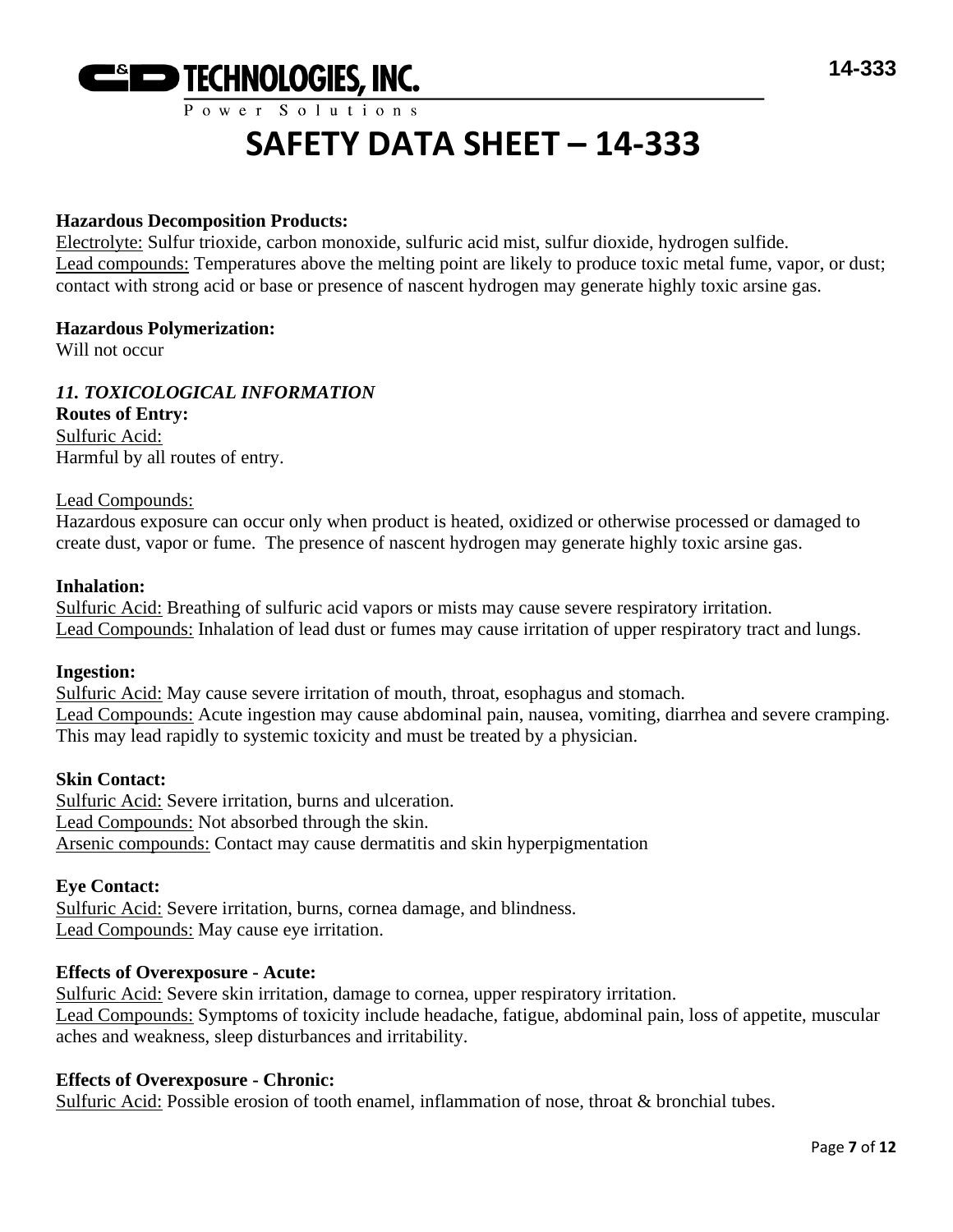

Lead Compounds: Anemia; neuropathy, particularly of the motor nerves, with wrist drop; kidney damage; reproductive changes in males and females. Repeated exposure to lead and lead compounds in the workplace may result in nervous system toxicity. Some toxicologists report abnormal conduction velocities in persons with blood lead levels of 50 μg/100 ml or higher. Heavy lead exposure may result in central nervous system damage, encephalopathy and damage to the blood-forming (hematopoietic) tissues.

# **Carcinogenicity:**

Sulfuric Acid: The International Agency for Research on Cancer (IARC) has classified "strong inorganic acid mist containing sulfuric acid" as a Group I carcinogen, a substance that is carcinogenic to humans. Per the guidance found in OSHA 29 CFR 1910.1200 Appendix F, this is approximately equivalent to GHS Category 1A. This classification does not apply to liquid forms of sulfuric acid or sulfuric acid solutions contained within a battery. Inorganic acid mist (sulfuric acid mist) is not generated under normal use of this product. Misuse of the product, such as overcharging, may result in the generation of sulfuric acid mist.

Lead Compounds: Lead is listed by IARC as a Group 2A - likely in animals at extreme doses. Per the guidance found in OSHA 29 CFR 1910.1200 Appendix F, this is approximately equivalent to GHS Category 1B. Proof of carcinogenicity in humans is lacking at present.

Arsenic: Arsenic is listed by IARC as a Group 1 - carcinogenic to humans. Per the guidance found in OSHA 29 CFR 1910.1200 Appendix F, this is approximately equivalent to GHS Category 1A.

# **Medical Conditions Generally Aggravated by Exposure:**

Overexposure to sulfuric acid mist may cause lung damage and aggravate pulmonary conditions. Contact of sulfuric acid with skin may aggravate diseases such as eczema and contact dermatitis. Lead and its compounds can aggravate some forms of kidney, liver and neurologic diseases.

# **Acute Toxicity:**

Inhalation LD50: Electrolyte: LC50 rat: 375 mg/m3; LC50: guinea pig: 510 mg/m3 Elemental Lead: Acute Toxicity Point Estimate  $= 4500$  ppmV (based on lead bullion) Elemental arsenic: No data

Oral LD50: Electrolyte: rat: 2140 mg/kg Elemental lead: Acute Toxicity Estimate (ATE) = 500 mg/kg body weight (based on lead bullion) Elemental arsenic: LD50 mouse: 145 mg/kg Elemental Antimony: LD50 rat: 100 mg/kg

# **Additional Health Data:**

All heavy metals, including the hazardous ingredients in this product, are taken into the body primarily by inhalation and ingestion. Most inhalation problems can be avoided by adequate precautions such as ventilation and respiratory protection covered in Section 8. Follow good personal hygiene to avoid inhalation and ingestion: wash hands, face, neck and arms thoroughly before eating, smoking or leaving the work site. Keep contaminated clothing out of non-contaminated areas, or wear cover clothing when in such areas. Restrict the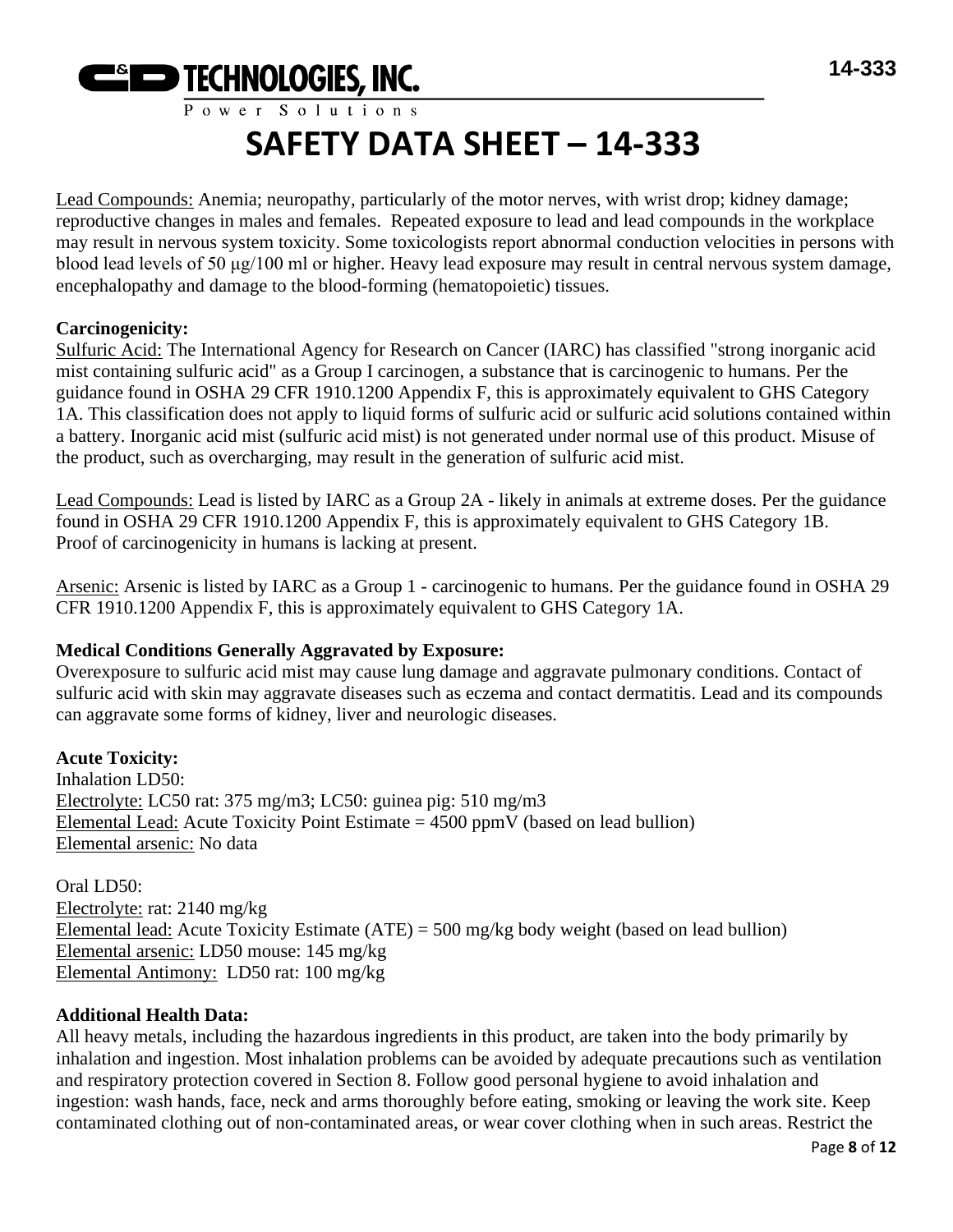

use and presence of food, tobacco and cosmetics to non-contaminated areas. Work clothes and work equipment used in contaminated areas must remain in designated areas and never taken home or laundered with personal non-contaminated clothing. This product is intended for industrial use only and should be isolated from children and their environment.

The 19<sup>th</sup> Amendment to EC Directive 67/548/EEC classified lead compounds, but not lead in metal form, as possibly toxic to reproduction. Risk phrase 61: May cause harm to the unborn child, applies to lead compounds, especially soluble forms.

# *12. ECOLOGICAL INFORMATION*

**Environmental Fate:** lead is very persistent in soil and sediments. No data on environmental degradation. Mobility of metallic lead between ecological compartments is slow. Bioaccumulation of lead occurs in aquatic and terrestrial animals and plants but little bioaccumulation occurs through the food chain. Most studies include lead compounds and not elemental lead.

# **Environmental Toxicity:** Aquatic Toxicity:

Sulfuric acid: 24-hr LC50, freshwater fish (Brachydanio rerio): 82 mg/L 96 hr- LOEC, freshwater fish (Cyprinus carpio): 22 mg/L Lead: 48 hr LC50 (modeled for aquatic invertebrates): <1 mg/L, based on lead bullion Arsenic: 24 hr LC50, freshwater fish (Carrassisus auratus) >5000 g/L.

# **Additional Information**

- · No known effects on stratospheric ozone depletion.
- · Volatile organic compounds: 0% (by Volume)
- · Water Endangering Class (WGK): NA

# *13. DISPOSAL CONSIDERATIONS (UNITED STATES)*

Spent batteries: Send to secondary lead smelter for recycling. Spent lead-acid batteries are not regulated as hazardous waste when the requirements of 40 CFR Section 266.80 are met. Spilled sulfuric acid is a characteristic hazardous waste; EPA hazardous waste number D002 (corrosivity) and D008 (lead).

Electrolyte: Place neutralized slurry into sealed acid resistant containers and dispose of as hazardous waste, as applicable. Large water diluted spills, after neutralization and testing, should be managed in accordance with approved local, state, and federal requirements. Consult state environmental agency and/or federal EPA.

Following local, State/Provincial, and Federal/National regulations applicable to end-of-life characteristics will be the responsibility of the end-user.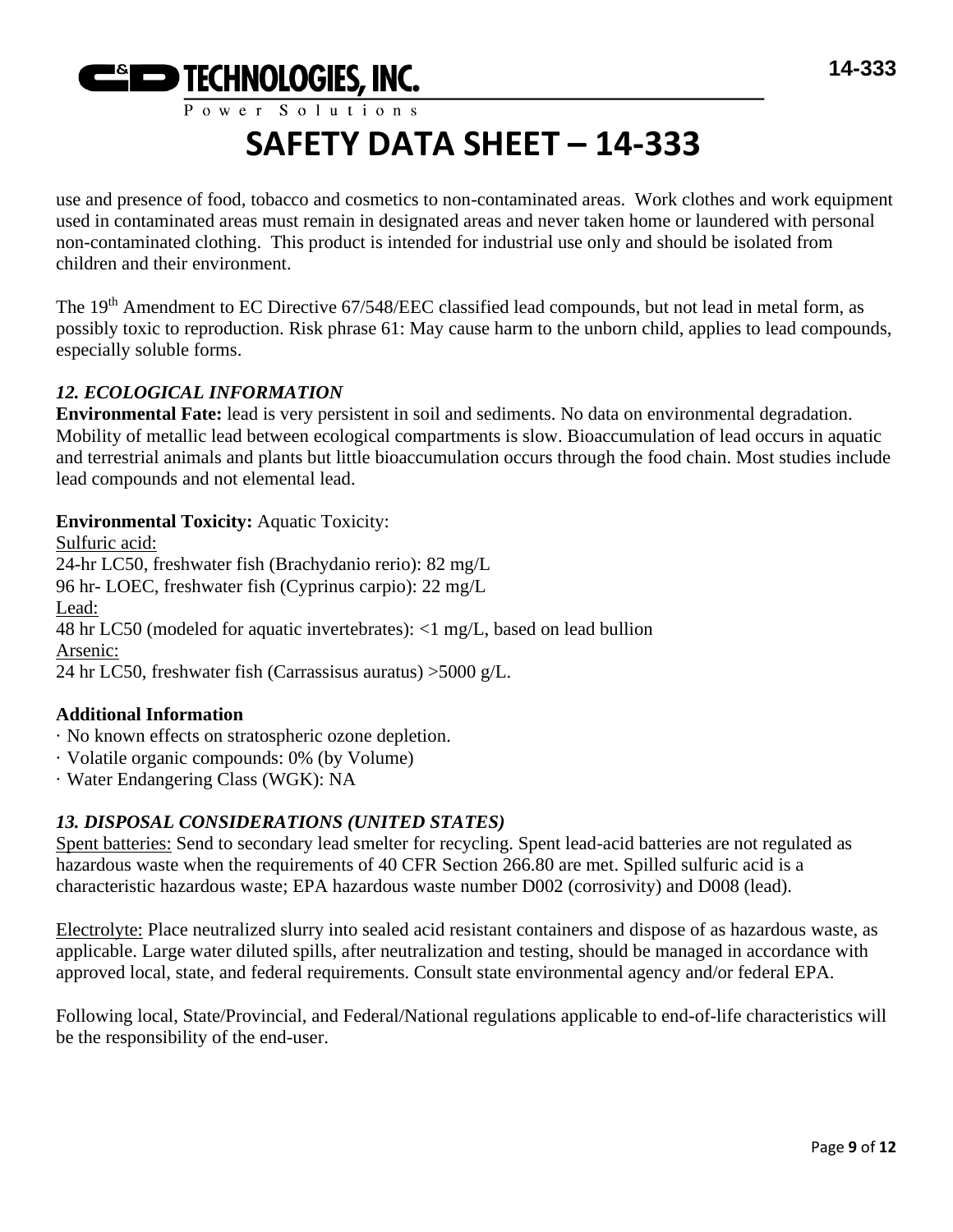

# *14. TRANSPORT INFORMATION*

# **SECTION XIV: TRANSPORTATION AND INTERNATIONAL REGULATIONS**

UN2794 and Corrosive 8 "Diamond" identification placards are required when transporting over 1000 pounds of C&D GEL batteries. C&D GEL batteries must be boxed in adequate boxes identified as below with their terminals protected against shortcircuiting.

#### **United States DOT:**

DOT rules specified in 49 CFR 173.59 regulate the transport of wet spillable batteries.

49 CFR 173.59 (e) specifies that when transported by highway or rail, electric storage batteries containing electrolyte or corrosive battery fluid are not subject to any other requirements of this subchapter, if all of the following are met:

(1) No other hazardous materials may be transported in the same vehicle;

(2) The batteries must be loaded or braced so as to prevent damage and short circuits in transit;

(3) Any other material loaded in the same vehicle must be blocked, braced, or otherwise secured to prevent contact with or damage to the batteries; and

(4) The transport vehicle may not carry material shipped by any person other than the shipper of the batteries.

If any of these requirements are not met, the batteries must be shipped as hazardous materials:

| <b>Proper Shipping Name:</b> | Batteries, Wet, Filled with Acid |
|------------------------------|----------------------------------|
| <b>Hazard Class:</b>         |                                  |
| <b>ID</b> Number:            | UN2794                           |
| <b>Packing Group:</b>        | Ш                                |
| Labels:                      | Corrosive                        |

#### **IATA:**

The shipping information is as follows:

| Proper Shipping Name:   | Batteries, wet, filled with acid                    |
|-------------------------|-----------------------------------------------------|
| Packing Group:          | None                                                |
| Hazardous Class:        |                                                     |
| Label/Placard Required: | Corrosive                                           |
| UN Identification:      | UN2794                                              |
| Reference               | IATA packing instructions 870 (IATA DRG Edition 54) |
|                         |                                                     |

#### **IMDG:**

The shipping information is as follows: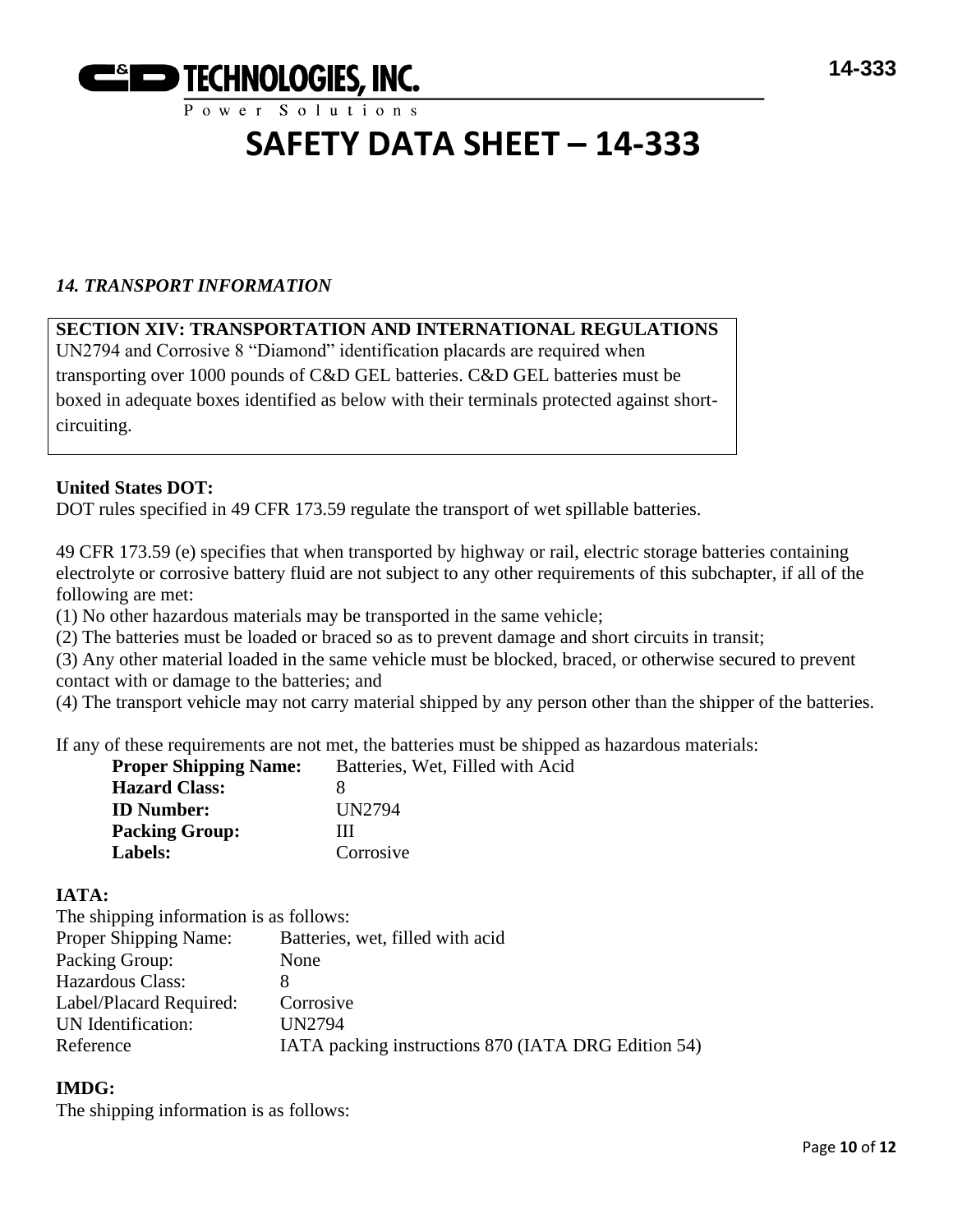

Power Solutions

# **SAFETY DATA SHEET – 14-333**

Proper Shipping Name: Batteries, wet, filled with acid Packing Group: N/A Hazardous Class: 8 Label/Placard Required: Corrosive UN Identification: UN2794 Reference IMDG packing instructions P801

# *15. REGULATORY INFORMATION*

# **UNITED STATES:**

# **EPCRA Sections 302, 304, 311 & 312**

Lead-acid batteries do **NOT** meet the OSHA definition of an "article" (US EPA, Oct. 1998). The lead and acid that compose these batteries must be included when determining the various thresholds for these EPCRA section regulations. The acid in lead-acid batteries is **Sulfuric Acid**, which is an Extremely Hazardous Substance (EHS). The following table outlines the applicable EPCRA Sections and their respective thresholds for **Sulfuric Acid**:

| <b>EPCRA Sections - Sulfuric Acid</b>             | <b>Thresholds</b>    |
|---------------------------------------------------|----------------------|
| 302 - Emergency Planning Notification             | $TPQ \ge 1,000$ lbs. |
| 304 - Emergency Release Notification              | $RQ \ge 1,000$ lbs.  |
| 311 - MSDS Reporting                              | *TPQ $\geq$ 500 lbs. |
| 312 - Chemical Inventory Reporting (i.e. Tier II) | *TPO > $500$ lbs.    |

**\*The reporting threshold for Sulfuric Acid is ≥ the designated TPQ or 500 lbs, whichever is less.**

The lead used in lead-acid batteries does not qualify for any OSHA or EPCRA exemptions. Lead is not an EHS, and the following table outlines the applicable EPCRA Sections and their respective thresholds for **lead**:

| <b>EPCRA Sections - Lead</b>                      | <b>Thresholds</b>  |
|---------------------------------------------------|--------------------|
| 311 - MSDS Reporting                              | $\geq 10,000$ lbs. |
| 312 - Chemical Inventory Reporting (i.e. Tier II) | $\geq 10,000$ lbs. |

# **EPCRA Section 313**

The reporting of lead and sulfuric acid (and their releases) in lead-acid batteries used in cars, trucks, most cranes, forklifts, locomotive engines, and aircraft for the purposes of EPCRA Section 313 is not required. Leadacid batteries used for these purposes are exempt for Section 313 reporting per the "Motor Vehicle Exemption." See page B-22 of the *U.S. EPA Guidance Document for Lead and Lead Compound Reporting under EPCRA Section 313* for additional information of this exemption.

# **TSCA:**

TSCA Section 8b – Inventory Status: All chemicals comprising this product are either exempt or listed on the TSCA Inventory.